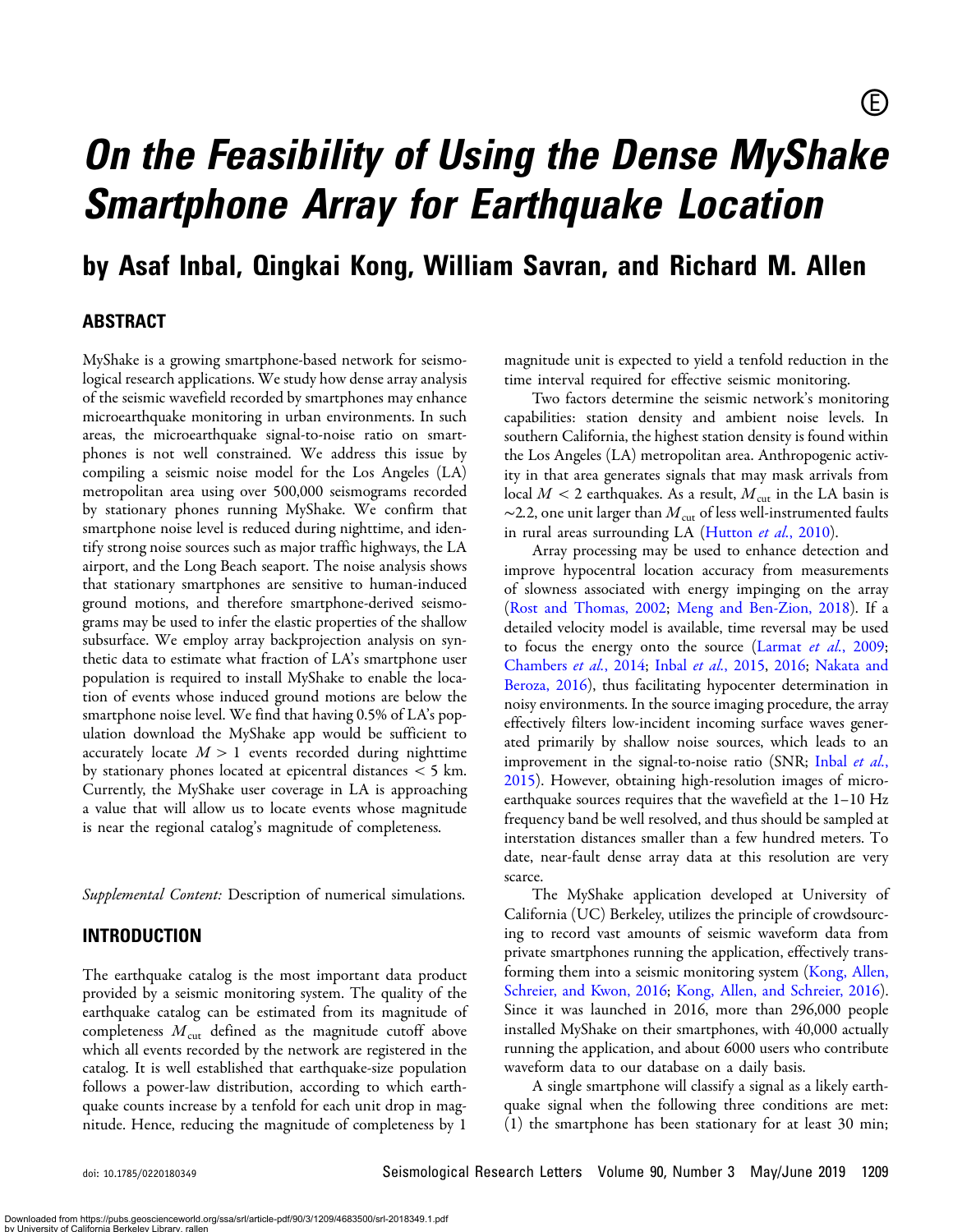<span id="page-1-0"></span>(2) the ratio between the short-time average (STA) to the long-time average (LTA) amplitudes of one of the channels exceeds some predefined threshold coded into the application; and (3) an artificial neural network (ANN) detection algorithm installed on the smartphone determines the signal has earthquake characteristics (for more details on the detection procedure, see [Kong, Allen, Schreier, and](#page-8-0) [Kwon, 2016;](#page-8-0) [Kong, Allen, and Schreier, 2016](#page-8-0)). Any smartphone with a working application will also broadcast state-of-health messages every two hours. It is quite common that a smartphone will not issue a triggering message when an earthquake occurs nearby because condition 1 is not met. We find that, on average, the ANN will label an incoming signal as a tectonic event for about 20% of the signals that

pass the STA/LTA criteria. Once condition 3 is met, a smartphone will transmit a 5 min window containing three-component ground acceleration sampled at 25 samples per second starting 1 min prior to the trigger time. These accelerations are subsequently archived in our database.

The system was originally designed to detect moderate to large  $(M_{\rm w} > 5)$  earthquakes and sends early warning alerts based on smartphone-derived triggers. Version 2.0 of the application, released in March 2018, also enables remote initiation of continuous recording on selected groups of smartphones connected to an external power source for periods of up to about 30 min. In light of this development, our objective here is to assess the potential of the MyShake array for microearthquake monitoring, especially in sparsely monitored urban areas. Earthquake monitoring can be roughly divided into two tasks, the first is the earthquake detection and the second is the determination of the hypocentral parameters and magnitude. We examine the usage of a dense smartphone array for continuous monitoring of seismic activity via a source imaging approach. We focus on hypocentral determination using primarily Swave energy assuming the signal has been positively identified, and estimate how well earthquakes recorded by a large number  $(> 100)$  of phones can be located.

## SINGLE-PHONE TRIGGERING PROBABILITIES

We adopt an empirical approach for estimating the detection probability of a single smartphone. For this purpose, we query the MyShake archive for active phones around the time of  $M > 2$  events in California. We define a spatial window that ranges out to 100 km away from the epicenter, and a temporal window that includes the propagation time to the furthest smartphones. Active phones within this spatiotemporal window are divided into one of these three groups: nonstationary, stationary (and therefore ready to trigger), and triggered on earthquake. The groups are then binned in concentric areas with increasing size focused around the epicenter. For each magnitude bin, we compute the detection probabilities from



▲ Figure 1. Detection probability as a function of magnitude and epicentral distance. Circles, squares, triangles, and diamonds are for users located less than 10, 10–20, 20–50, and 50–100 km away from the epicenter, respectively. (a) Stationary and nonstationary smartphones. (b) Stationary smartphones. Dashed curves are polynomial fit to the data. The color version of this figure is available only in the electronic edition.

the ratio between the detection counts to the count of available phones in each distance bin during the expected arrival time of P- or S waves. We do not discriminate between phones triggered by P- or S-wave arrivals since the most of the phones recording  $M < 3$  events were likely triggered by the S wave.

The results are presented in Figure 1, which shows the detection probabilities as a function of magnitude and epicentral distance. We first examine the detection probability of the entire user population including nonstationary and stationary phones. The number of nonstationary smartphones is much larger than stationary ones and nonstationary smartphones cannot issue triggering messages. As a result, the detection probabilities for the entire population are generally below 40% (Fig. 1a). For practical purposes, the measure of detections only on stationary phones is more important for estimating the monitoring capabilities of the MyShake array. This metric is shown in Figure 1b. The results suggest that stationary phones are generally effective for monitoring of  $M > 3$  events at shortepicentral distance. A stationary phone is likely (probability  $> 90\%$ ) to detect  $M \approx 3$  events occurring at a distance of  $<$  10 km, and  $4 < M < 5$  events as far as 100 km from the epicenter. However, the estimate for  $M > 4$  events relies on a small number of detection data and therefore exhibits larger scatter relative to smaller magnitude bins.

The results suggest that S waves due to events with  $M < 2$ are not likely to trigger individual smartphones running the MyShake app, even at short-epicentral distances (probability < 20%). Indeed, the signal from small magnitude events is well below the average noise level of most smartphones ([Kong,](#page-8-0) [Allen, Schreier, and Kwon, 2016](#page-8-0)). This is the result of factors that reduce the SNR on the smartphones: high-noise floor of microelectromechanical sensors (−55 dB in the 1–10 Hz band vs. −120 dB for traditional seismometers), high level of motion induced by cultural activity in the vicinity of the smartphones, poor coupling between the smartphones and the underlying strata, and limited dynamic range due to the 16-bit digitizer used in the smartphone. In addition, the ANN algorithm designed to discriminate between tectonic and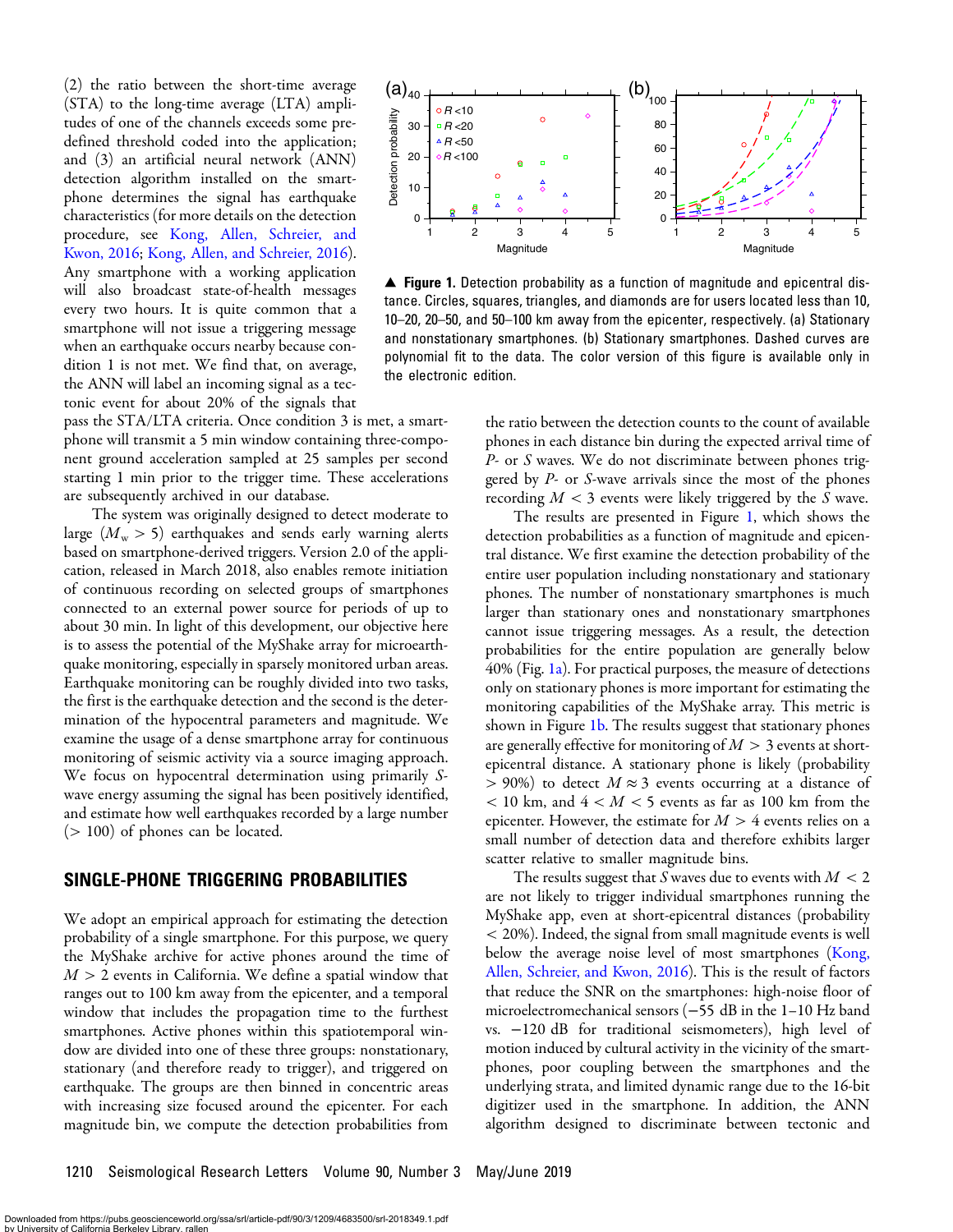<span id="page-2-0"></span>

▲ Figure 2. Noise model for the Los Angeles (LA) basin. (a) Distribution of 5 min waveform recorded between 2016 and 2017 totaling 500,000 seismograms. (Inset) Trigger counts as a function of hour of day are shown. (b–d) 3.2–6.4 Hz noise amplitudes within the LA basin. (b) Ratio between day- and nighttime amplitudes, (c) nighttime amplitude, and (d) daytime amplitudes. Gray curves are for highways with large traffic volumes, with the highway number denoted in black. LAX, Los Angeles International Airport; LBP, Long Beach port; HBO, Huntington Beach Oilfield. The color version of this figure is available only in the electronic edition.

nontectonic signals was trained on a dataset of strong-motion seismograms due to events with  $M > 4.5$ ; and hence, it is biased toward detection of moderate to large magnitude events.

Next, we examine how earthquake location might be improved using dense array analysis. First, we derive a smartphone-based noise model for the LA metropolitan area. We then compare this model to recorded amplitudes of small earthquakes ( $M < 3.5$ ) to establish a frequency band that enhances the smartphone's SNR for array processing purposes.

# SMARTPHONE-BASED NOISE MODEL FOR THE LA METROPOLITAN AREA

The LA basin contains over 5000 registered MyShake users. Assuming the percentage of smartphone users in LA is similar to the percentage of users in North America, MyShake users constitute about 0.1% of smartphone users in LA (see [Data and](#page-8-0) [Resources\)](#page-8-0). Between 2016 and 2017, MyShake users in the LA

basin contributed approximately 500,000 5 min, threecomponent waveform data segments, which we use to derive a noise model. Noise is defined here as coherent or incoherent ground motion induced by a nontectonic source. We bin the users in 4 km<sup>2</sup> cells, extract a 1 min pre-trigger window from each seismogram and take its fast Fourier transform (FFT). We separate between waveform data acquired during day- (6 a.m.– 8 p.m.) and nighttime (8 p.m.–6 a.m.) hours, and stack the spectral amplitudes in each cell during these time windows.

Figure 2 presents the user density distribution, and the averaged 3.2–6.4 Hz horizontal ground-motion amplitudes. This range of frequencies is selected based on analysis of the smartphones' SNR (Fig. [3\)](#page-3-0). As a result of increased human activity, the triggered waveform data counts peak during morning hours (Fig. 2a). This indicates that the MyShake detection algorithm tends to mislabel human-induced signals as earthquake signals during these times. Anthropogenic activity also induces ground motions whose daytime amplitudes are on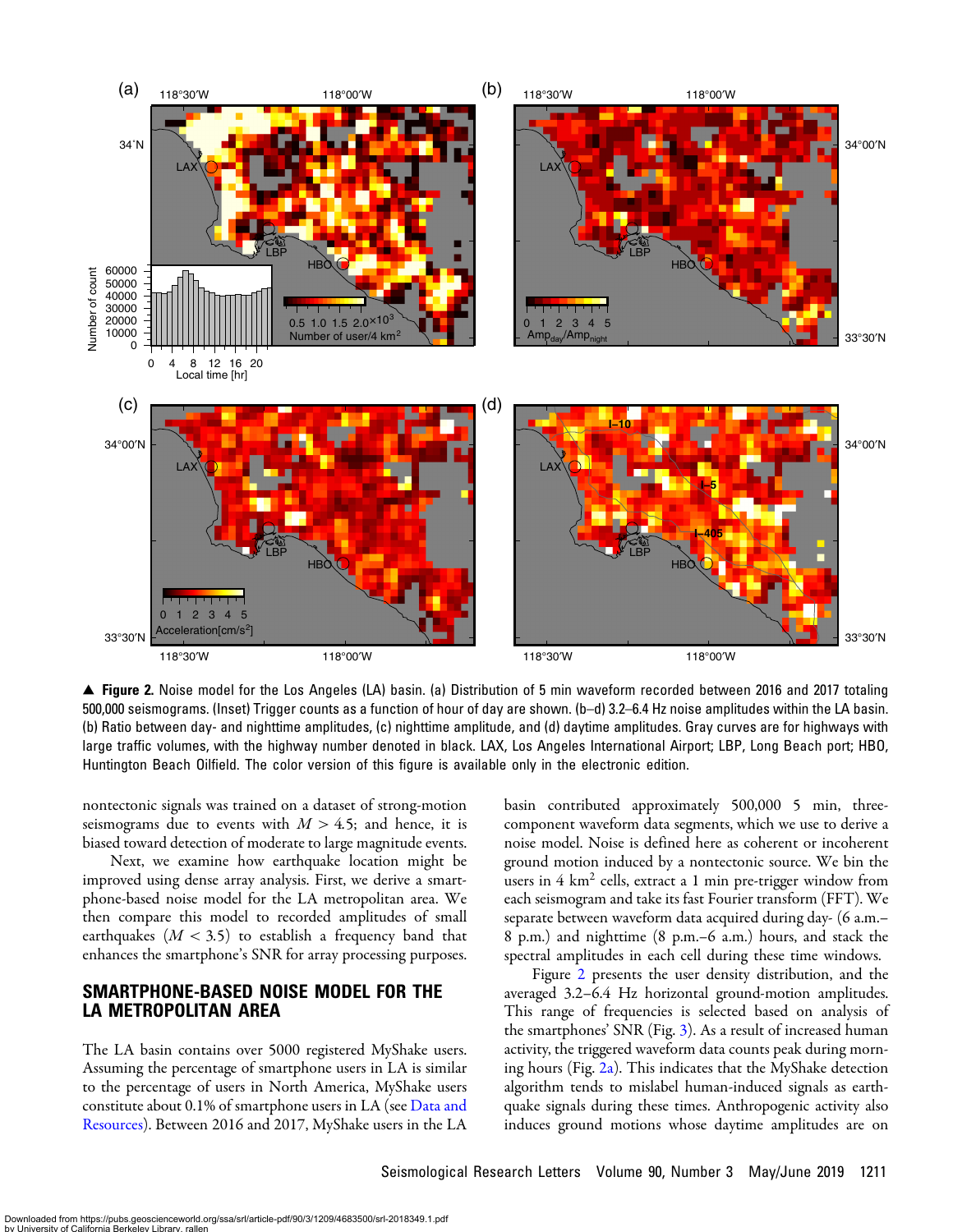<span id="page-3-0"></span>average a factor of 1.6 higher than nighttime amplitudes. However, in some areas associated with major traffic highways, daytime groundmotion amplitude is much larger than  $1.6\times$ nighttime amplitude. For example, daytime horizontal ground-motion amplitudes along Interstate I-5 and Interstate I-405, near the LA international airport, and near the Long Beach seaport are three to four times higher than nighttime amplitudes. Some areas are characterized by relatively high-noise levels that are persistent throughout day- and nighttime. For example, the portion of Interstate I-405 running along Huntington Beach and Long Beach is also very noisy during nighttime. It is possible that regular activity (i.e., not confined to daytime hours) in oilfields lying along that portion of the highway increases the ambient noise levels on the smartphones.

To estimate the SNR for  $M < 4$  earthquakes in the LA basin, we use ground motions recorded by the Southern California Seismic Network (SCSN) from 3684 events that occurred within between 2008 and 2018. For each seismogram, we take the FFT of a 1.5 s time window centered on the (manually picked) S-wave arrival time and bin the spectra in concentric regions around the epicenter. We then stack the spectra of the channel containing peak ground motion in 0.5 magnitude bins. Figure 3 presents the averaged horizontal acceleration and velocity spectra within epicentral of up to 15 km away from  $0.5 < M < 4$  events, and the average nighttime noise levels, computed using the results presented in Figure [2c.](#page-2-0) To estimate the expected improvement in SNR introduced using a dense array, we assume the noise between the array's elements is uncorrelated, and scale the noise curves by a factor equal to the square root of the number of channels in the array ([Rost and Thomas, 2002](#page-8-0)). We find that the signal due to a  $1.5 < M < 2.0$  recorded by

a 100-smartphone array located at < 5 km from the epicenter exceeds the ambient nighttime noise level.

The integration of the acceleration data to velocity brings about an increase of the high-frequency fall-off rate. This trend is observed for both the seismic source spectra and the smartphone noise spectra; however, the SNR in velocity space is larger than in acceleration space. This is because the seismic source acceleration spectra are flat above the corner frequency, whereas the smartphone acceleration noise spectra decay with increasing frequency (Fig.  $3a$ ). In velocity space, the target frequency band (1–10 Hz) is above the corner frequency of the smartphone noise but below the corner frequency of earthquakes with  $M < 2$  (Fig. 3b). Thus, integrating the accelerations prior to performing array backprojection analysis is



▲ Figure 3. Earthquake and smartphone spectra of (a,c) horizontal acceleration and (b,d) velocity. Solid curves are averaged earthquake S-wave spectra recorded at epicentral distances smaller than (a,b) 5 km and (c,d) between 5 and 15 km. Light thick gray dashed curve is for the average smartphone noise amplitude. Dark gray and black thick dashed curves are for theoretical noise amplitudes within arrays containing 100 and 1000 smartphones, respectively. Dashed–dotted curve in (b,d) is fit to the single-smartphone noise spectra. Dashed thick curves in (b,d) is for the spectra of a synthetic source with  $M_w$  2.0. The color version of this figure is available only in the electronic edition.

expected to enhance microearthquake detectability. The horizontal velocity and acceleration ground-motion amplitude due to an  $M \approx 3$  event recorded by a single smartphone located less than 5 km away from the epicenter is expected to exceed the smartphone's > 3 Hz noise level by roughly a factor of 3. Earthquakes with  $M < 2.5$  will generally not be detected by a single smartphone even at short-epicentral distances (see the [Single-Phone Triggering Probabilities](#page-1-0) section).

However, the distribution of smartphone users in urban areas offers the opportunity to sample the seismic wavefield at unparalleled density, thus potentially enhancing the detection capabilities. Our investigation of SNR within LA suggests that increasing the density and analyzing  $> 3$  Hz velocity data may improve the ability to locate  $M \approx 2$  earthquakes. Yet, it is

1212 Seismological Research Letters Volume 90, Number 3 May/June 2019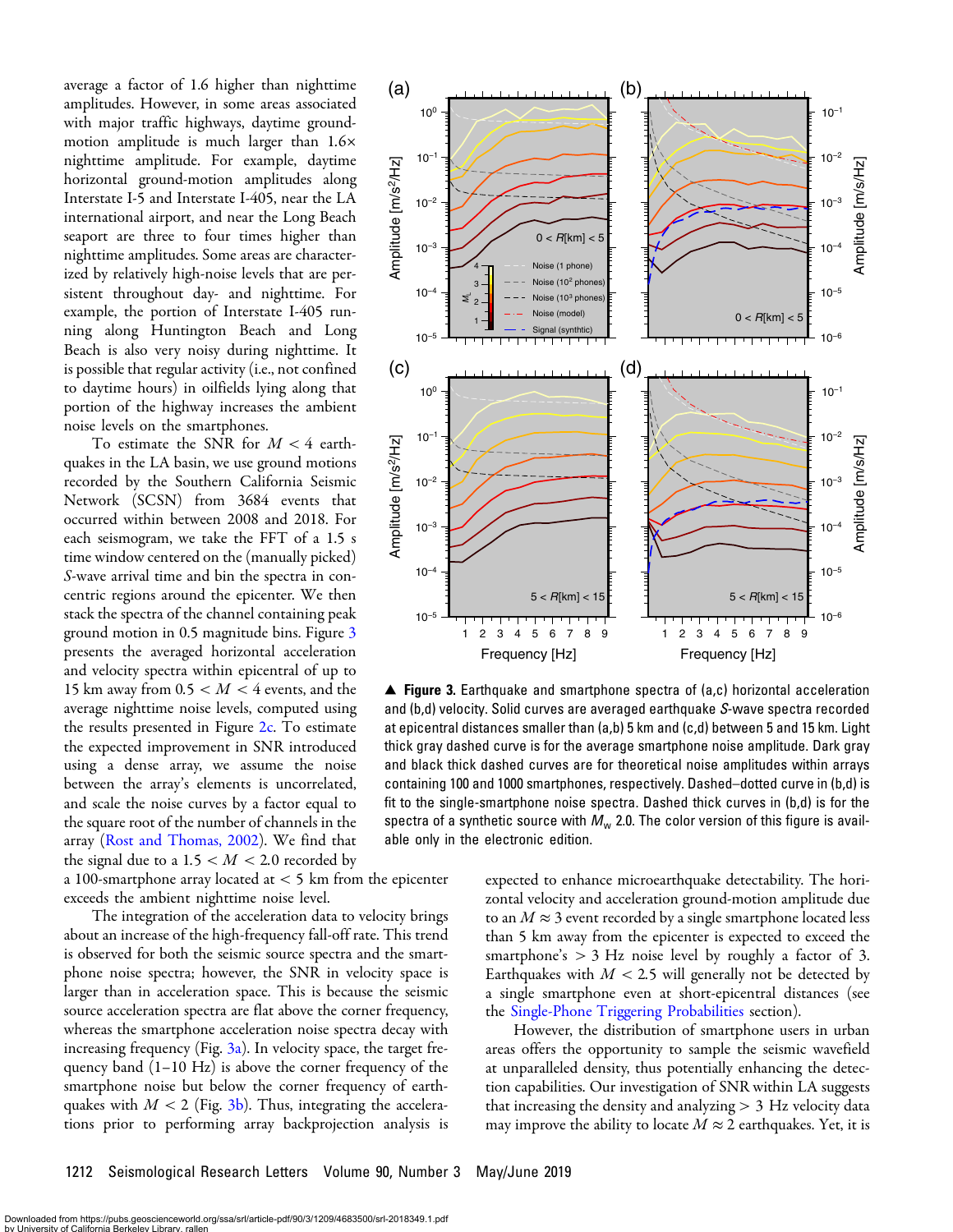<span id="page-4-0"></span>not clear what density of users is required for locating an event which induces ground motions whose amplitude is below the smartphone's noise level. Because dense smartphone array data for small magnitude ( $M \approx 2$ ) are not yet available, in the next section, we attempt to address this issue using synthetic tests incorporating the smartphone-derived noise model.

## ARRAY PROCESSING SCHEME

We explore the possibility of locating sources in backprojection images constructed from stacked envelopes, using an approach that is similar to the one used by Inbal et al. [\(2015,](#page-8-0) [2016\).](#page-8-0) Our objective is to accurately determine the location of  $M < 2$ earthquakes, and we therefore focus on S-wave energy whose SNR is generally larger than P-wave energy. The ground velocity envelope  $s(t)$  is computed by filtering the traces between 3.2 and 6.4 Hz using a fourth-order Butterworth filter, tapering the analyzed window, squaring, and smoothing using a 8-point (0.32 s) running mean window. The envelope stack computed for an array consisting of  $n$  elements is defined here as

$$
S_j(t) = \sum_{i=1}^n S_{NE}(t + \tau_{ij}),
$$
 (1)

in which  $\tau_{ii}$  is the S-wave travel time between a source at gridpoint  $j$  and a sensor at location  $i$ , and the subscript NE denotes the sum of the north–south and east–west enveloped seismograms. The location is determined by scanning over a range of possible sources beneath the array. The grid of potential sources is discretized at 250 m in the horizontal and vertical dimensions. In practice, for each time window we compute  $S(t)$  for each grid point, select the maxima of each stack, and assign the source location to the grid point with the maxima of the ensemble of stack maximum. For a set of  $l$  grid points spanning the possible source locations, and a backprojection time window containing *m* samples, the selected source location is

$$
S_{s}(t) = \max_{j \in [l]} (\max_{k \in [m]} (S_{jk})).
$$
\n(2)

In this study, we use synthetic smartphone data to explore what phone densities are needed to locate events. In addition, our scheme assumes that the smartphone clock does not suffer from instrumental drifts reducing timing accuracy. The MyShake app updates the smartphone clock every hour by communicating with a server hosting a network time protocol. Our tests show that this results in absolute timing errors (at the end of the hour) that may be as large as 2 s, a magnitude that will prohibit array-based processing. Thus, the smartphone's clock will need to be calibrated at a higher rate to allow array processing.

To estimate timing errors for continuously recording collocated phones, we conducted a series of tap tests, in which a group of phones were placed on a table and recorded a single source produced by tapping on the table. We find that the relative timing error between these phones is of the order of one sample (0.04 s). To estimate the effect of this timing error on the backprojection-derived locations, we use a local 1D velocity model for the LA basin (Shaw et al.[, 2015](#page-8-0)), and compute the arrival-time differences at a 1000-element array with a 10 km aperture for sources at various depths. We assume that the epicentral distance is smaller than the array's aperture. If the source depth is larger than about twice the array's aperture, it will exert a larger influence on the mean travel-time differences than the source's horizontal location. To resolve the location using backprojection, the travel-time differences between the array's elements must be smaller than the phone's timing error. For example, 56% and 25% of the travel-time differences are larger than three samples for sources at depths of 5 and 10 km, respectively. From the distributions of travel-time differences, we find that relative timing errors of the order of 0.04 s will increase locations' uncertainties by roughly 3 and 1 km in the vertical and horizontal directions for sources located at a depth of 5 km, and by roughly 4 and 2 km in the vertical and horizontal directions for sources located at a depth of 10 km.

## SYNTHETIC TESTS

We carry out a series of synthetic tests whose objective is to evaluate the performance of the array processing scheme. For this purpose, we simulated broadband (up to 30 Hz) ground motions due to a point source embedded in an elastic homogeneous half-space (see the  $\textcircled{\tiny{\textregistered}}$  supplemental content), neglecting inelastic attenuation. At the short epicentral distances considered here, our simulations give rise to direct P- and S-wave amplitudes that nicely match the observations. This is illustrated in Figure  $3b,d$ , which shows the match between the azimuthally averaged S-wave synthetic spectra generated from a simulation of  $M_{\rm w}$  2.0, and the mean raw spectra. The effects of inelastic attenuation become more severe at epicentral distances larger than about 10 km, in which the synthetic spectral amplitude at ∼9 Hz is roughly twice as large as the observations (Fig.  $3d$ ). We therefore confine the maximum epicentral distance in the synthetic tests to be 5 km. The volume onto which data are backprojected measures 10 km in the vertical and horizontal dimensions, and 10 and 5 km in the vertical and horizontal dimensions for tests conducted with 100- and 1000-smartphone arrays, respectively. We focus on S-wave energy recorded on the horizontal channels. For the short epicentral distances sampled here, the time window we backproject may contain both  $P$ - and  $S$ -wave energy, but we consider the effects of  $P$ -wave energy on the backprojection images negligible. This is a valid assumption given that P-wave amplitudes in the horizontal channels are small compared to S-wave amplitude. In addition, backprojection is done using S-wave velocity model, so that P-wave energy is not expected to stack as coherently as S-wave energy.

We simulate noise whose attributes match the LA smart-phone velocity noise model (Fig. [3b](#page-3-0)), by generating colored noise whose amplitude as a function of frequency is

Downloaded from https://pubs.geoscienceworld.org/ssa/srl/article-pdf/90/3/1209/4683500/srl-2018349.1.pdf ev Library, rall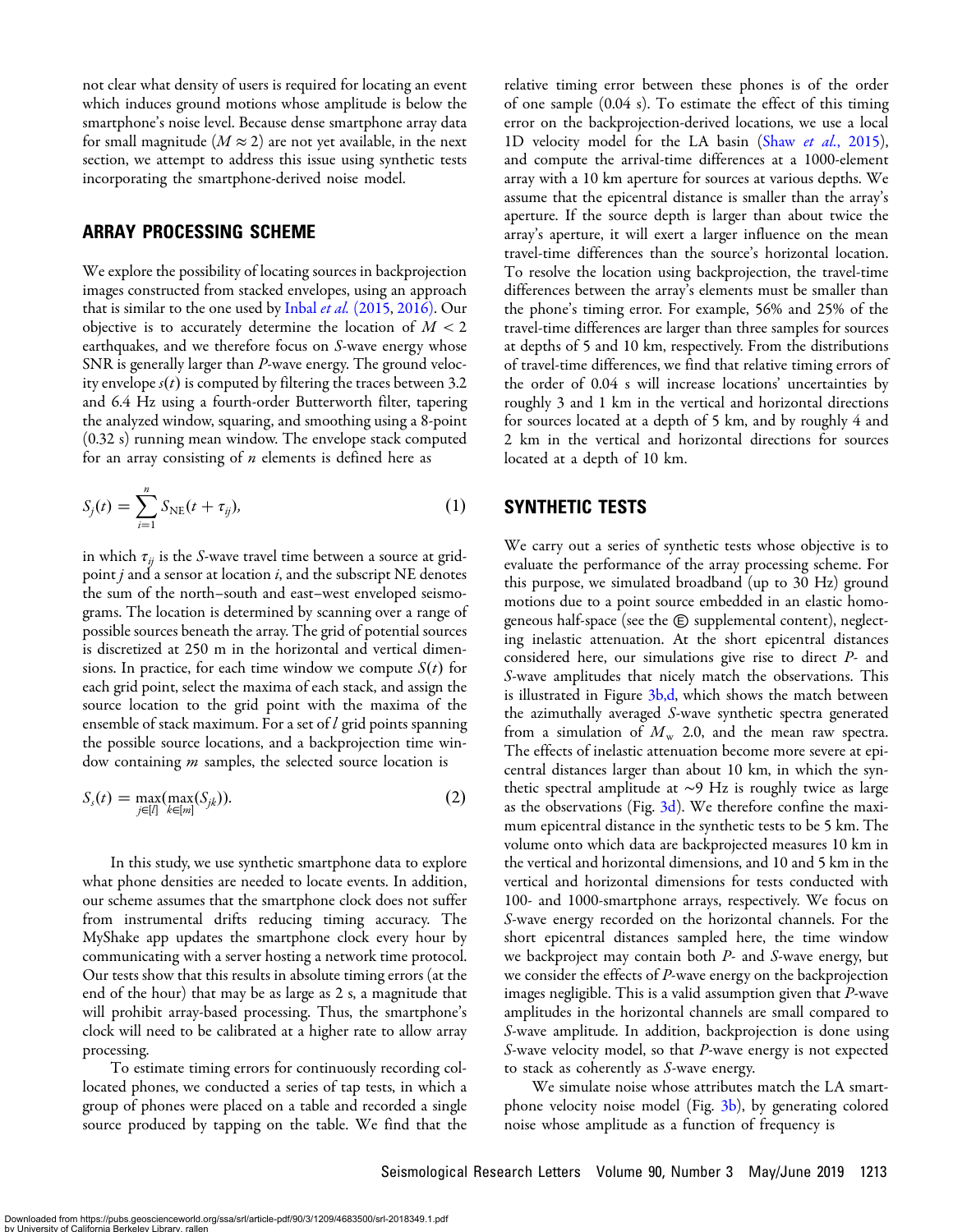<span id="page-5-0"></span>
$$
A(f) = \alpha f^{-\beta},\tag{3}
$$

in which  $\alpha$  and  $\beta$  are coefficients whose value is equal to 0.2 and 1.5, respectively (dashed–dotted curve in Fig. [3b,d\)](#page-3-0). We conduct 100 tests for each input magnitude using arrays consisting of 100 and 1000 sensors uniformly distributed around the epicenter. The noise is assumed to be (1) uncorrelated between smartphones and (2) uncorrelated between channels. The former assumption is reasonable given the average spacing between sensors. To verify that noise between horizontal channels is uncorrelated we cross correlated the pre-trigger, collocated horizontal accelerations used to construct the noise model (see the [Smartphone-](#page-2-0)[Based Noise Model for the LA Metropolitan](#page-2-0) [Area](#page-2-0) section). The mean of the maximum cross-correlation values is 0.06, which validates our assumption.

The results of the synthetic tests are presented in Figure 4. The distribution of phones in one of the synthetic tests containing 100 receivers is shown in Figure 4a. The synthetic seismograms consist of both horizontal channels with simulated colored noise (an example trace shown by the thin line in Fig. 4b). Figure 4c,d presents the images constructed by backprojecting a 6 s window containing both P and S waves due to an  $M_{\rm w}$  1.03 using a 100smartphone array. An example of a stack of envelopes in which P-wave amplitudes are negligible relative to S-wave amplitudes is shown in Figure 4b.

The images formed from synthetic data focus around the horizontal input source location, with some smearing occurring primarily along the depth axis. This is a common artifact of the backprojection method we apply and is the result of the limited aperture of the array and noise present in the data. The location error, defined as the difference between the input location and the maxima of the backprojection image, is about 250 m in the horizontal and vertical directions. This level of accuracy may be improved by backprojecting higher frequency energy onto a finer grid.

If the velocity model is perfectly known, using only a small number of smartphones located at an epicentral distance < 5 km will allow us to accurately determine the location

of earthquakes whose magnitude is below  $M<sub>cut</sub>$  of the LA basin. If the phones' timing errors are of the order of one sample (0.04 s), then location uncertainties are expected to be less than 5 km. This range is comparable to the absolute source location uncertainties that result from traditional network-



**▲ Figure 4.** Synthetic source imaging of an  $M_w$  1.03 and location errors as a function of magnitude. (a) Distribution of receivers for one test including 100 smartphones uniformly distributed around a synthetic source. (b) Normalized amplitude as a function of time. Thin line is for velocities filtered between 3.2 and 6.4 Hz at a site nearest to the epicenter (triangle in a). Bold curve is for the amplitude of the stack at the grid point corresponding to the maxima of the backprojection shown in (c) and (d). Gray rectangle denotes the S-wavetrain. (c) Backprojected maximal stack amplitude as a function of horizontal location at 5 km depth. (d) Backprojected maximal stack amplitude as a function of depth. Cross section is along  $x = 0$ . Black cross is for the input source location. Amplitudes are normalized by the maxima of the backprojection volume. (e,f) Location errors as a function of magnitude for synthetic tests employing (e) 100 and (f) 1000 sensors. Values shown are median differences between the input and output location (defined as the maxima in the backprojection image) from 100 synthetic tests. Circles and squares indicate the error in the horizontal and vertical directions, respectively. Horizontal and vertical location error for input data containing only colored noise are shown with the dashed and dashed–dotted curves, respectively. Solid lines are for signal-to-noise ratio (SNR) of the stack at the grid point corresponding to the synthetic source location (indicated by the bold curve in at the bottom of b). The color version of this figure is available only in the electronic edition.

wide location approach (for a network whose average station spacing is about 5 km). We further evaluate the effect of absolute timing errors on the backprojection-derived locations by randomly shifting the input waveforms using time delays that are normally distributed with standard deviation equal to two

Downloaded from https://pubs.geoscienceworld.org/ssa/srl/article-pdf/90/3/1209/4683500/srl-2018349.1.pdf **University of California Berkeley Library, rall**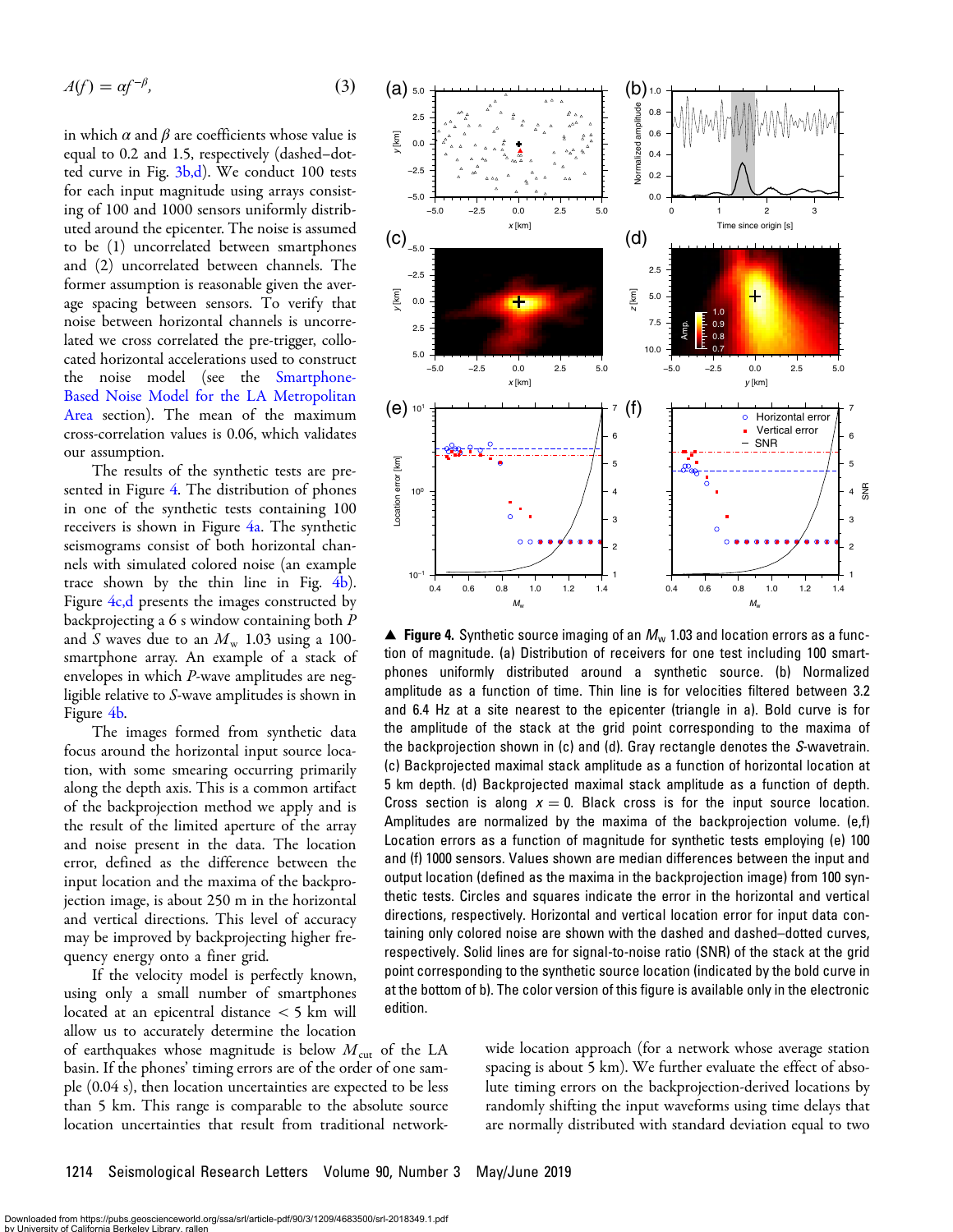samples (0.08 s, a factor of 2 larger than the absolute timing error we estimated from the tap test presented in the [Array](#page-4-0) [Processing Scheme](#page-4-0) section). We find that this timing error magnitude tends to reduce the resolution on the hypocenter's location (i.e., increases smearing) but does not affect the location of the images' maxima.

Figure [4e,f](#page-5-0) presents the median horizontal and vertical location errors as a function of magnitude from 100 synthetic tests using 100 and 1000 phones, respectively. The medians are computed after discarding output locations at the boundary of the grid. The expected location error for data containing only noise is shown by the dashed curves in Figure  $4e$ , f. The horizontal location error of the noise-only dataset for 1000-smartphone arrays is smaller than that of the 100-smartphone array (dashed blue curve in Fig.  $4e,f$ ), which is the result of the smaller horizontal dimension of grid used for backprojecting the 1000-smartphone array data.

Using 100 stationary smartphones distributed within a radius of 5 km away from the epicenter (i.e., densities of 1.27 users/km<sup>2</sup>) allow us to determine the location of  $M_{\rm w} \approx$ 1.0 events occurring at depths  $< 10$  km. The location uncertainties derived from 100 simulations correspond to < 2 and  $<$  4 km in the horizontal and vertical directions (filled squares and open circles in Fig.  $4e$ ), respectively. Increasing the user density by a factor of 10 allows us to accurately determine the location of events as small as  $M_{\rm w} \approx 0.8$ . However, smaller magnitude events are not likely to exceed the array's noise level even for configurations containing 1000 smartphones. The smartphones acceleration data are stored in half-precision format, which further results in poor resolution on very weak accelerations.

Figure  $4e, f$  shows the SNR of the stacked waveforms, defined here as the ratio between the median amplitude in a 0.5 s window containing the S-wavetrain (denoted by the gray rectangle in Fig.  $4b$ ) to the median amplitude in a 0.5 window containing simulated noise outside the S-wave window. The SNR is important for developing a continuous earthquake detection strategy. We find that events that were well located using a 1000-smartphone array (Fig. [4f](#page-5-0)) correspond to stack with SNR  $\approx$  1.1. This suggests that an STA/LTA event detector applied to the stacked waveform data might miss events with  $M_{\rm w}$  < 1.0 recorded by very dense arrays. The SNR's dependency on magnitude is similar for arrays of 100 and 1000 smartphones. However, increasing the array's density enhances focusing and results in sharper backprojection images. Thus, one possible detection approach is to rely on the statistical properties of the images rather than on the raw waveforms or the SNR of  $S<sub>s</sub>(t)$  (the grid point assumed to contain the source). Developing a robust array-based classification scheme will be part of our future work.

The average population density in the LA metropolitan area is 2300 people/ $km^2$ , roughly 60% of which use smartphones on a regular basis (see [Data and Resources](#page-8-0)). Our records indicate that >60% of the active phones are also sta-tionary for intervals longer than 30 min (Kong et al.[, 2018](#page-8-0)). Thus, a fraction as small as 0.5% of the population is required

to install MyShake for us to be able to locate  $M \approx 1$  occurring beneath the city during nighttime. We note that approximately 0.1% of smartphone users have already downloaded the MyShake app (although not all of the users continue to run the app). In real-life applications, we expect the monitoring system to continuously backproject data recorded by the array and scan the stacked data for earthquake signals.

# DISCUSSION

Our analysis of smartphone earthquake triggers suggests that  $M > 3$  are likely to be detected by a stationary smartphone located at epicentral distances smaller than 10 km, and that  $M > 4$  events may be detected by a stationary smartphone located several tens of kilometers from the epicenter (Fig. [1\)](#page-1-0). Under favourable SNR conditions, events with magnitude as small as  $M = 2.5$  may be recorded by a nearby smartphone [\(Kong, Allen, and Schreier, 2016](#page-8-0)). The current single-phone detection capabilities rely on an ANN that was designed to detect seismic arrivals due to events with  $M > 4.5$ . However, the detection statistics may improve once the ANN algorithm is trained on the entire MyShake waveform database (since 2016), so as to enhance the detectability of events with  $M < 3$ . We expect that this will improve MyShake's detection capability to a level comparable with performance of local networks in seismically active, sparsely instrumented areas such as Nepal [\(Pandey](#page-8-0) et al., 1999). Smartphone data provided by the large number of users in the metropolitan areas residing within these regions may be used for characterizing active faults, thus contributing to seismic hazard mitigation.

We derive a smartphone-based noise model for the LA metropolitan area, which allows us to assess the performance of the MyShake smartphone array operating there. The 1– 10 Hz smartphone-recorded noise level is dependent on the time of day and the location within the city, a pattern that is frequently observed in urban environments (e.g., [Bonnefoy-](#page-8-0)[Claudet](#page-8-0) et al., 2006; [Groos and Ritter, 2009\)](#page-8-0). Previous studies analyzed the SNR on low-cost sensors (Evans et al.[, 2014](#page-8-0); [Kong, Allen, and Schreier, 2016\)](#page-8-0), derived the likelihood of detecting events as a function of their magnitude in a manner similar to the one presented here ([Clinton and Heaton, 2002](#page-8-0)), and described and evaluated the performance of a low-cost sensor network for monitoring strong earthquake motions (e.g., [Lawrence](#page-8-0) et al., 2014; [Clayton](#page-8-0) et al., 2015). Our analysis of the SNR on low-cost sensors installed in smartphones differs from the SNR analysis presented in these studies mainly because the MyShake user density allows us to estimate noise amplitudes across our study area at a finer resolution than has been obtained thus far. In addition, whereas previous studies attempted to assess whether data from low-cost sensors may be used for providing earthquake early warning alerts, here we focus on the earthquake monitoring capabilities of the MyShake array. Using array-based techniques for earthquake location purposes is more computationally challenging than relaying on phase picks within a network. However, array analysis may enhance monitoring of small earthquakes, even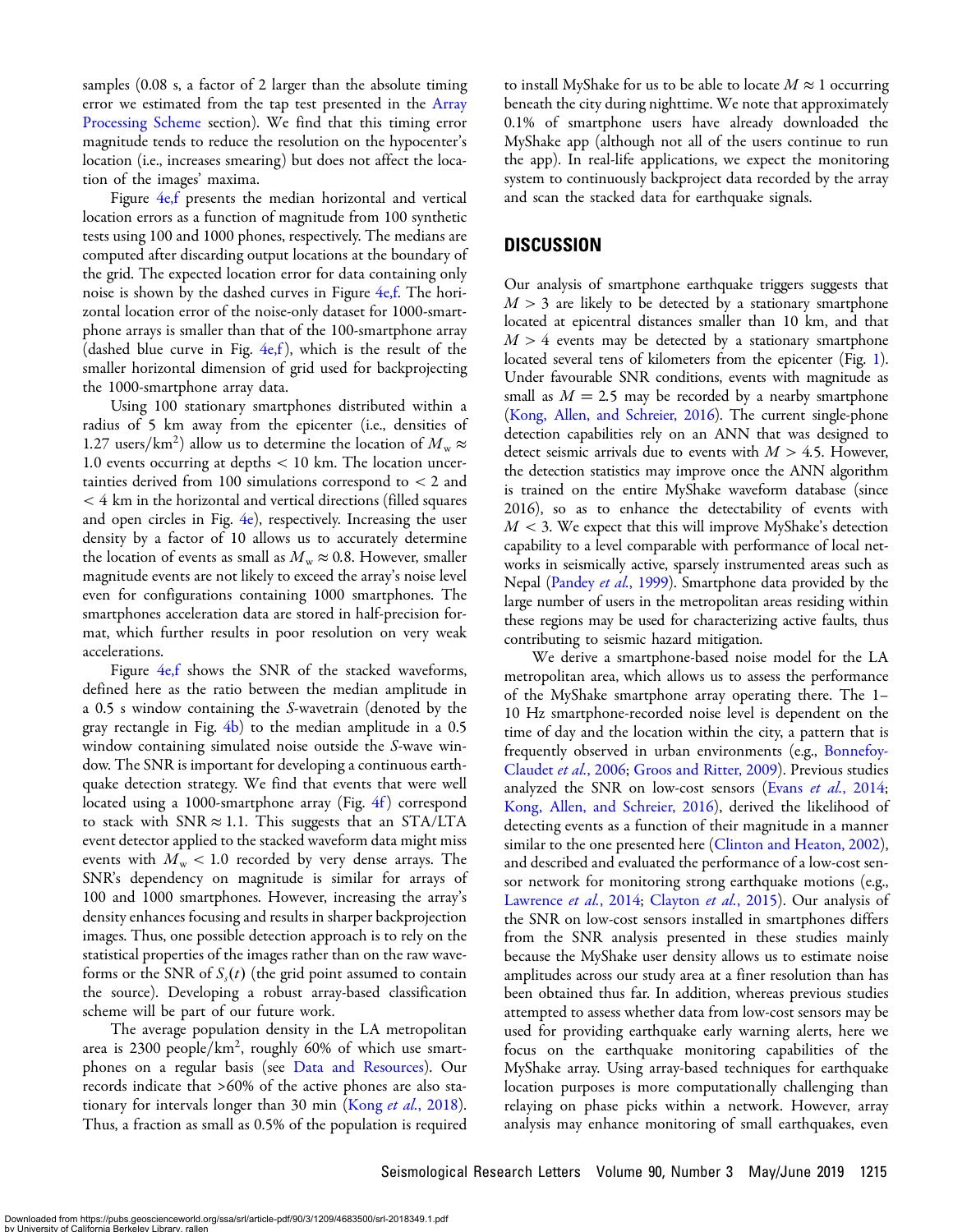in situations when the  $SNR < 1$ , as is frequently the case for  $M < 2$  recorded on smartphones. Our estimates may be used for future installments of urban dense seismic networks, and for analyzing the recording capacity of the permanent network deployed in the LA basin. The SCSN coverage is densest in the LA metropolitan area, and yet its magnitude of completeness there is about one unit larger than within rural regions in southern California. The detection capabilities may be signifi-cantly improved if dense array data are available [\(Inbal](#page-8-0) et al., [2015](#page-8-0), [2016](#page-8-0)). Assessing the advantages from future dense deployments requires that the SNR is well constrained in space and time. Currently, the microearthquake signal amplitude within the LA basin is well constrained (Fig. [3](#page-3-0)), but the noise level is not. The noise maps presented in this study may be used for estimating the density of low-cost sensors that are needed to be deployed to meet a predefined earthquake detection criteria.

We find that some areas in the LA basin exhibiting highnoise levels are correlated with known sources of noise (highways, airport, seaport), whereas other areas exhibit high-noise levels during day- and nighttime. The correlation with known sources of noise along the Huntington oilfield is marginal. However, it is possible that at least part of the 1–10 Hz seismic motions recorded by smartphones in that area is the result of ongoing injection in adjacent oilfields. That smartphones are not insensitive to human-induced seismic ground motion suggests that, similar to studies using high-quality seismic data, the ambient 1–10 Hz noise field recorded on a smartphone array may be used to image shallow subsurface heterogeneities ([Bowden](#page-8-0) et al., 2015; [Hillers](#page-8-0) et al., 2016) or recover the shallow inelastic attenuation profile [\(Fuchs and Bokelmann, 2018;](#page-8-0) Inbal et al.[, 2018](#page-8-0); Li et al.[, 2018](#page-8-0)).

Results from synthetic tests suggest that locating microearthquakes with the dense MyShake smartphone array is feasible. This suggests that smartphone data may be used in conjunction with data from high-quality sensors to improve the detection of small earthquakes in poorly instrumented cities such as Kathmandu. Data from a 100-smartphone array with a 10 km aperture allow us to recover the location of  $M \approx$ 1:0 synthetic sources (if they occur beneath the array during nighttime). Increasing the array's density by a factor of 10 allows us to recover the location of events as small as  $M \approx 0.8$ . Our method focuses energy envelopes onto the source and is hence relatively robust against small errors in the velocity model ([Beskardes](#page-8-0) et al., 2018). However, scattering from small-scale heterogeneities or at layer interfaces may introduce artifacts to backprojection images. This phenomenon has been reported for arrays located at teleseismic distances ([Yue](#page-9-0) et al., [2017](#page-9-0)) but has not been considered in this study. For the range of magnitude and epicentral distance considered here, it is unlikely that the coherent stack of any scattered phase will have an amplitude larger than the stack of the direct S-wave phase, given that both the scattered and direct phases are included in the same analyzed time window. The effect of scattering in that case might be to produce secondary focal spots in the image, thus increasing its ambiguity.

We are currently analyzing 3.2–6.4 Hz energy, a range that is selected based on our SNR analysis (Fig. [3b\)](#page-3-0) and are limited by the Nyquist frequency of our data (12.5 Hz). Increasing the sampling rate on the smartphones will allow us to examine even higher frequencies, but will result in very large data volumes further complicating the backprojection analysis presented here. In addition, increasing the sampling rate tends to increase the smartphone's temperature, which might limit our recording capacity. At the range of source– receiver distances considered here, refining the grid of potential sources below 250 m dramatically increases the computational cost. Certain optimization techniques and usage of graphical processing units may reduce the cost of carrying the backprojection analysis at a finer level of discretization.

Version 2.0 of the MyShake app allows us to record continuously on selected phones plugged into power. The availability of continuous data provided by our users will allow us to test the ideas presented in this article. In particular, continuous backprojection of data from over 5000 registered users in the LA area will allow us to identify sources of permanent noise to estimate the level of coherency within the array, and to test whether earthquakes with  $M < M<sub>cut</sub>$  may be located using the MyShake smartphone data.

## **CONCLUSIONS**

We use data from active phones located around  $M > 2$  events in California to assess the on-phone detection capabilities. We find that there is about 90% probability of detecting an  $M \approx 3$ event on a stationary smartphone located <10 from the epicenter, or of detecting a moderate event  $(4 < M < 5)$  by a smartphone located < 100 km from the epicenter.

We derive a smartphone-based noise model for the LA metropolitan area. Noise amplitudes show some degree of correlation with known anthropogenic noise sources such as major highways, the LA international airport, and the Long Beach seaport.

We estimate the amplitude of  $M < 3.5$  earthquakes occurring within the LA area. The level of the signal and the empirical noise model we derive are used to estimate the smartphone density required to locate  $M < 1.5$  earthquakes occurring within the LA basin using array backprojection techniques.

We find that densities of  $1.27$  users/km<sup>2</sup> uniformly distributed within 5 km from an  $M \approx 1.0$  synthetic source are required to accurately recover the input source location.

Given the density of smartphone users in LA, a fraction as small as 0.5% of the population is required to install MyShake to enable backprojection derived locations of earthquakes whose magnitude is below the SCSN catalog magnitude of completeness in LA.

We are currently collecting continuous smartphone data that will be used to better characterize sources of highfrequency noise and to compile a smartphone-based earthquake catalog for the LA basin.

1216 Seismological Research Letters Volume 90, Number 3 May/June 2019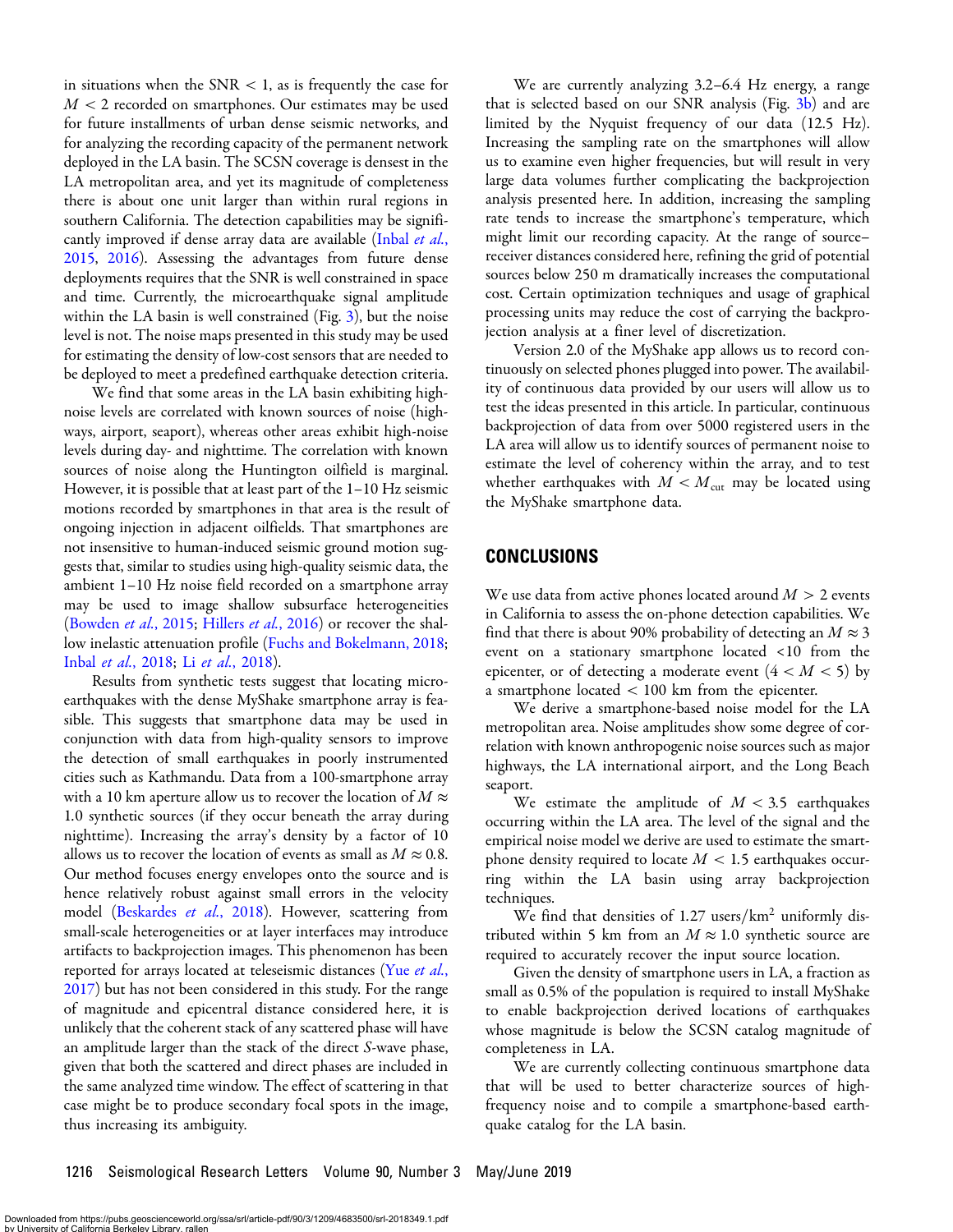# <span id="page-8-0"></span>DATA AND RESOURCES

Data recorded by MyShake are currently archived at Berkeley Seismological Laboratory and are constrained by the privacy policy of MyShake (see [http://myshake.berkeley.edu/privacy](http://myshake.berkeley.edu/privacy-policy/index.html)[policy/index.html](http://myshake.berkeley.edu/privacy-policy/index.html), last accessed June 2018). For information about access to the data for research purposes, contact rallen@berkeley.edu. Seismic data used in this study were recorded and maintained by the Southern California Seismic Network (SCSN; doi: [10.7914/SN/CI](http://dx.doi.org/10.7914/SN/CI)). North America smartphone users statistics are based on the Ericsson Mobility Report at <https://www.ericsson.com/en/mobility-report> (last accessed June 2018).

## ACKNOWLEDGMENTS

A. Inbal's work at the University of California, Berkeley, was supported by a postdoctoral fellowship for seismological research from the Israeli Minister of Energy and Water. This research is part of the Blue Waters sustained-petascale computing project, which is supported by the National Science Foundation (Award Numbers OCI-0725070 and ACI-1238993) and the state of Illinois. Blue Waters is a joint effort of the University of Illinois at Urbana–Champaign and its National Center for Supercomputing Applications. This work is also part of the "Extending the Spatiotemporal Scales of Physics-based Seismic Hazard Analysis" Petascale Computing Resource Allocations (PRAC) allocation support by the National Science Foundation (Award Number OCI-1440085). The MyShake project is funded by the Gordon and Betty Moore Foundation through Grant Number GBMF5230 to UC Berkeley.

#### REFERENCES

- Beskardes, G. D., J. A. Hole, K. Wang, M. Michaelides, Q. Wu, M. C. Chapman, K. K. Davenport, L. D. Brown, and D. A. Quiros (2018). A comparison of earthquake backprojection imaging methods for dense local arrays, Geophys. J. Int. 212, no. 3, 1986–2002, doi: [10.1093/gji/ggx520.](http://dx.doi.org/10.1093/gji/ggx520)
- Bonnefoy-Claudet, S., F. Cotton, and P.-Y. Bard (2006). The nature of noise wavefield and its applications for site effects studies: A literature review, *Earth Sci. Rev.* 79, 205-227, doi: [10.1016/j.ear](http://dx.doi.org/10.1016/j.earscirev.2006.07.004)[scirev.2006.07.004](http://dx.doi.org/10.1016/j.earscirev.2006.07.004).
- Bowden, D. C., V. C. Tsai, and F. C. Lin (2015). Site amplification, attenuation, and scattering from noise correlation amplitudes across a dense array in Long Beach, CA, Geophys. Res. Lett. 42, no. 5, 1360–1367, doi: [10.1002/2014GL062662](http://dx.doi.org/10.1002/2014GL062662).
- Chambers, K., B. D. Dando, G. A. Jones, R. Velasco, and S. A. Wilson (2014). Moment tensor migration imaging, Geophys. Prospect. 62, no. 4, 879–896, doi: [10.1111/1365-2478.12108.](http://dx.doi.org/10.1111/1365-2478.12108)
- Clayton, R. W., T. Heaton, M. Kohler, M. Chandy, R. Guy, and J. Bunn (2015). Community seismic network: A dense array to sense earthquake strong motion, Seismol. Res. Lett. 86, no. 5, 1354-1363, doi: [10.1785/0220150094](http://dx.doi.org/10.1785/0220150094).
- Clinton, J. F., and T. H. Heaton (2002). Potential advantages of a strongmotion velocity meter over a strong-motion accelerometer, Seismol. Res. Lett. 73, no. 3, 332–342, doi: [10.1785/gssrl.73.3.332.](http://dx.doi.org/10.1785/gssrl.73.3.332)
- Evans, J. R., R. M. Allen, A. I. Chung, E. S. Cochran, R. Guy, M. Hellweg, and J. F. Lawrence (2014). Performance of several low-cost

accelerometers, Seismol. Res. Lett. 85, no. 1, 147–158, doi: [10.1785/](http://dx.doi.org/10.1785/0220130091) [0220130091](http://dx.doi.org/10.1785/0220130091).

- Fuchs, F., and G. Bokelmann (2018). Equidistant spectral lines in train vibrations, Seismol. Res. Lett. 89, no. 1, 56–66, doi: [10.1785/](http://dx.doi.org/10.1785/0220170092) [0220170092](http://dx.doi.org/10.1785/0220170092).
- Groos, J. C., and J. R. R. Ritter (2009). Time domain classification and quantification of seismic noise in an urban environment, Geophys. J. Int. 179, no. 2, 1213-1231, doi: [10.1111/j.1365-246X.2009.04343.x](http://dx.doi.org/10.1111/j.1365-246X.2009.04343.x).
- Hillers, G., P. Roux, M. Campillo, and Y. Ben-Zion (2016). Focal spot imaging based on zero lag cross-correlation amplitude fields: Application to dense array data at the San Jacinto fault zone, J. Geophys. Res. 121, no. 11, 8048-8067, doi: [10.1002/2016JB013014](http://dx.doi.org/10.1002/2016JB013014).
- Hutton, K., J. Woessner, and E. Hauksson (2010). Earthquake monitoring in southern California for seventy-seven years (1932–2008), Bull. Seismol. Soc. Am. 100, no. 2, 423-446, doi: [10.1785/0120090130](http://dx.doi.org/10.1785/0120090130).
- Inbal, A., J. P. Ampuero, and R. W. Clayton (2016). Localized seismic deformation in the upper mantle revealed by dense seismic arrays, Science 354, no. 6308, 88-92, doi: [10.1126/science.aaf1370.](http://dx.doi.org/10.1126/science.aaf1370)
- Inbal, A., R. W. Clayton, and J.-P. Ampuero (2015). Imaging widespread seismicity at mid lower crustal depths beneath Long Beach, CA, with a dense seismic array: Evidence for a depth-dependent earthquake size distribution, Geophys. Res. Lett. 42, no. 15, 6314-6323, doi: [10.1002/2015GL064942](http://dx.doi.org/10.1002/2015GL064942).
- Inbal, A., T. Cristea-Platon, J. Ampuero, G. Hillers, D. Agnew, and S. E. Hough (2018). Sources of long-range anthropogenic noise in southern California and implications for tectonic tremor detection sources of long-range anthropogenic noise in southern California, Bull. Seismol. Soc. Am. 108, no. 6, 3511, doi: [10.1785/0120180130](http://dx.doi.org/10.1785/0120180130).
- Kong, Q., R. M. Allen, and L. Schreier (2016). MyShake: Initial observations from a global smartphone seismic network, Geophys. Res. Lett. 43, no. 18, 9588-9594, doi: [10.1002/2016GL070955](http://dx.doi.org/10.1002/2016GL070955).
- Kong, Q., R. M. Allen, L. Schreier, and Y.-W. Kwon (2016). MyShake: A smartphone seismic network for earthquake early warning and beyond, Sci. Adv. 2, no. 2, e1501, 055–e1501, 055, doi: [10.1126/sciadv.1501055.](http://dx.doi.org/10.1126/sciadv.1501055)
- Kong, Q., A. Inbal, R. M. Allen, L. Qin, and A. Puder (2018). Machine learning aspects of the MyShake global smartphone seismic network, Seismol. Res. Lett. 90, no. 2A, 546–552, doi: [10.1785/](http://dx.doi.org/10.1785/0220180309) [0220180309](http://dx.doi.org/10.1785/0220180309).
- Larmat, C. S., R. A. Guyer, and P. A. Johnson (2009). Tremor source location using time reversal: Selecting the appropriate imaging field, Geophys. Res. Lett. 36, no. 22, L22304, doi: [10.1029/2009GL040099](http://dx.doi.org/10.1029/2009GL040099).
- Lawrence, J. F., E. S. Cochran, A. Chung, A. Kaiser, C. M. Christensen, R. Allen, J. W. Baker, B. Fry, T. Heaton, D. Kilb, et al. (2014). Rapid earthquake characterization using MEMS accelerometers and volunteer hosts following the M 7.2 Darfield, New Zealand, earthquake, *Bull.* Seismol. Soc. Am. 104, no. 1, 184-192, doi: [10.1785/0120120196](http://dx.doi.org/10.1785/0120120196).
- Li, C., Z. Li, Z. Peng, C. Zhang, N. Nakata, and T. Sickbert (2018). Long-period long-duration events detected by the IRIS community wavefield demonstration experiment in Oklahoma: Tremor or train signals?, Seismol. Res. Lett. 89, no. 5, 1652–1659, doi: [10.1785/](http://dx.doi.org/10.1785/0220180081) [0220180081](http://dx.doi.org/10.1785/0220180081).
- Meng, H., and Y. Ben-Zion (2018). Detection of small earthquakes with dense array data: Example from the San Jacinto fault zone, southern California, Geophys. J. Int. 212, no. 1, 442–457, doi: [10.1093/gji/](http://dx.doi.org/10.1093/gji/ggx404) [ggx404](http://dx.doi.org/10.1093/gji/ggx404).
- Nakata, N., and G. C. Beroza (2016). Reverse time migration for microseismic sources using the geometric mean as an imaging condition, Geophysics 81, no. 2, KS51–KS60, doi: [10.1190/geo2015-0278.1](http://dx.doi.org/10.1190/geo2015-0278.1).
- Pandey, M., R. Tandukar, J. Avouac, J. Vergne, and T. Héritier (1999). Seismotectonics of the Nepal Himalaya from a local seismic network, J. Asian Earth Sci. 17, nos. 5/6, 703–712, doi: [10.1016/](http://dx.doi.org/10.1016/S1367-9120(99)00034-6) [S1367-9120\(99\)00034-6](http://dx.doi.org/10.1016/S1367-9120(99)00034-6).
- Rost, S., and C. Thomas (2002). Array seismology: Methods and applications, Rev. Geophys. 40, no. 3, 1008, doi: [10.1029/2000RG000100](http://dx.doi.org/10.1029/2000RG000100).
- Shaw, J. H., A. Plesch, C. Tape, M. P. Suess, T. H. Jordan, G. Ely, E. Hauksson, J. Tromp, T. Tanimoto, R. Graves, et al. (2015).

Downloaded from https://pubs.geoscienceworld.org/ssa/srl/article-pdf/90/3/1209/4683500/srl-2018349.1.pdf by University of California Berkeley Library, rall